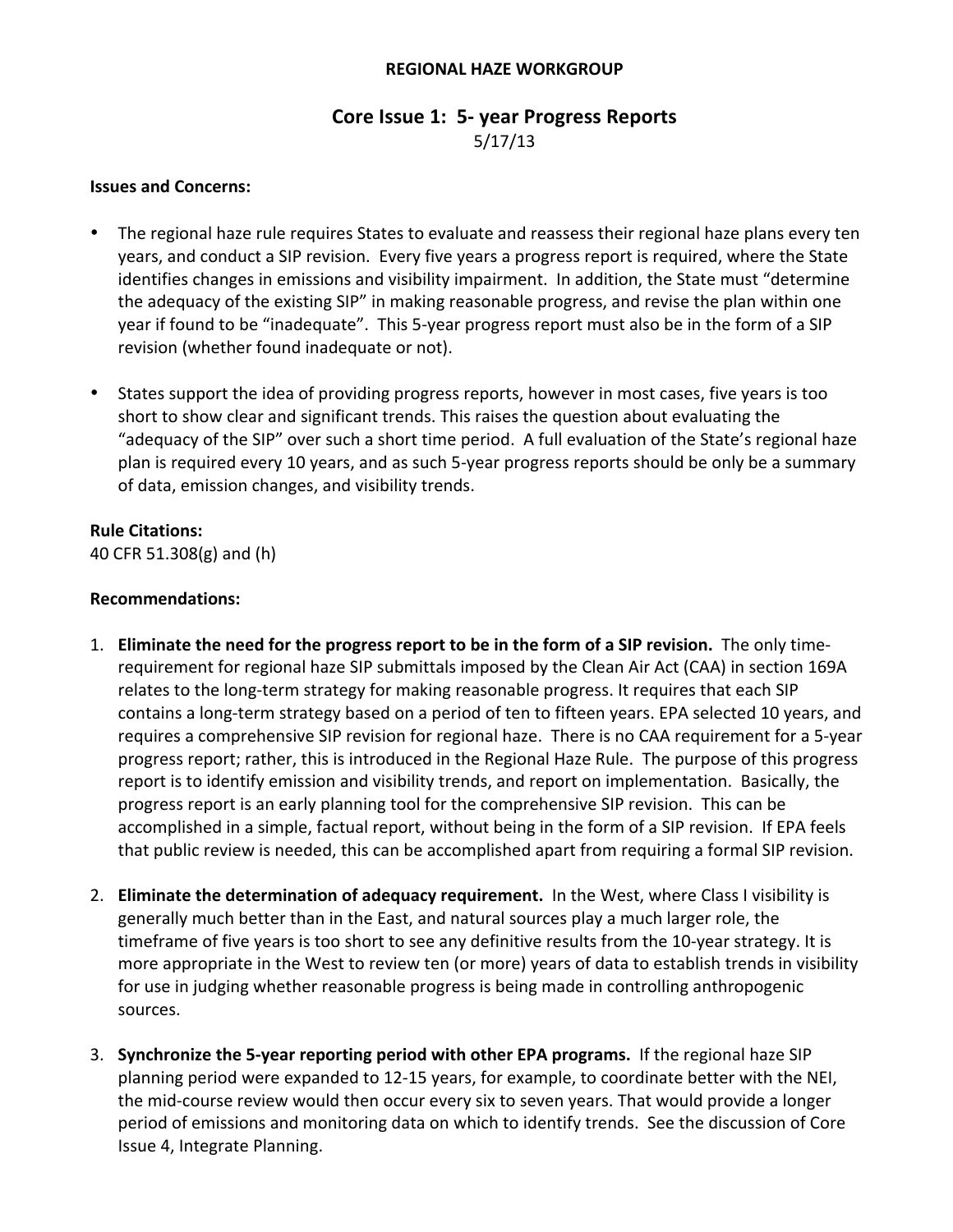#### **REGIONAL HAZE WORKGROUP**

## **Core Issue #2 - Achieving Natural Conditions and Reasonable Progress** 5/17/13

#### **Issues and Concerns:**

- The Regional Haze Rule (RHR) focuses on attainment of natural visibility conditions by 2064. Yet the RHR Preamble recognizes Natural Conditions may need to be redefined in each planning period. Current estimates, for example, do not fully account for the role and variability of fire in Class I area ecosystems.
- Further, the Western States have found that anthropogenic sources outside the states' control, such as offshore shipping and international and global emissions are significant contributors to Class I area visibility impairment.
- Even for anthropogenic emissions within the states' control, it is unlikely that *all* emissions can be eliminated and Natural Conditions attained by 2064, if ever. Even if it were possible to eliminate all anthropogenic emissions, is that a practical and desirable goal? We rely on sources of anthropogenic emissions for sustenance, economic well-being, transportation, and recreation.
- Western States have found that despite significant reductions in  $SO_2$  and  $NO_2$  emissions, which come mostly from anthropogenic sources, the impact of wildfires and other sources outside our control interfere with the ability to show reasonable progress. This puts states in the position of having to explain why their haze plans fail to meet their haze goals, due to natural or international sources.
- BART provided a major focus for setting 2018 reasonable progress goals (RPGs). The RHR provides little direction on setting RPGs for 2028 and beyond. The RHR specifies that States "should consider major and minor stationary sources, mobile sources, and area sources." Yet, States may lack legal authority to regulate all types of sources to improve visibility. Some States cannot be more stringent than the federal government.

#### **Rule citations:**

40 CFR 51.308(d)(1) Reasonable Progress Goals 40 CFR 51.308(d)(2)(iii) Natural visibility conditions for the most impaired and least impaired days 40 CFR 51.308(d)(3) Long-term strategy for regional haze

## **Recommendations:**

1. **Focus only on "controllable" sources**. The RHR needs to clarify that the State can only control anthropogenic sources that are within the State's legal authority and jurisdiction, and that there are technological and economic limits on the controllability of anthropogenic sources.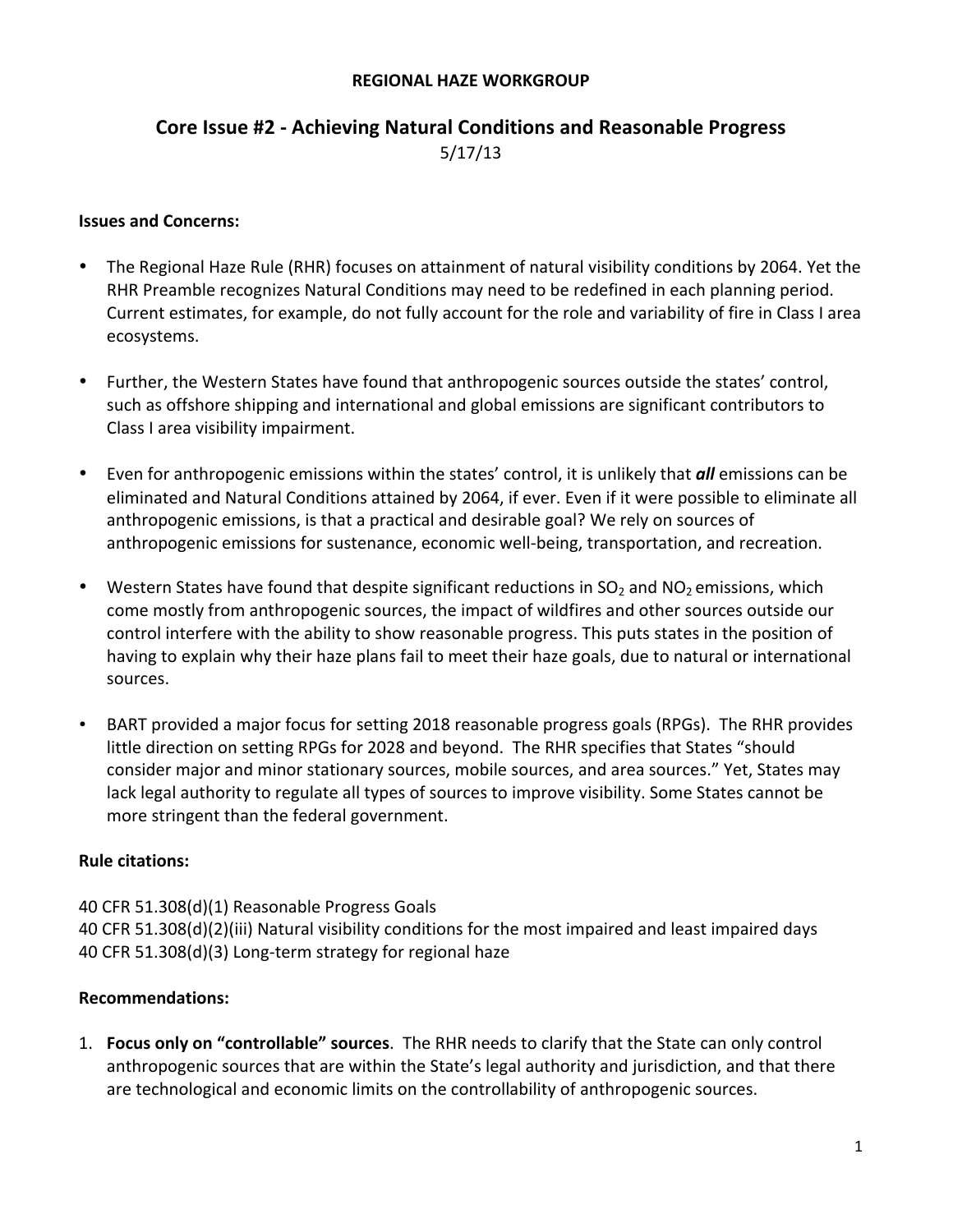- 2. Allow an "affirmative demonstration" of reasonable progress. Under the RHR, a State must demonstrate reasonable progress based on implementation of the emission reduction strategies in its SIP. However "uncontrollable" sources (both natural and some anthropogenic) can adversely impact the reasonable progress demonstration such as an abnormally high wildfire year affecting the 20% worst days. In such cases, the RHR should allow a State to make an "affirmative demonstration" that it is making reasonable progress – except for impairment caused by natural events or uncontrollable anthropogenic sources that are beyond the State's legal authority or jurisdiction.
- **3. Treat some types of anthropogenic fire as "natural".** Much of current federal forest policy is focused on application of prescribed fire as a means for restoring and maintaining healthy forests and reducing the risk of wildfire. Federal land managers consider smoke from this kind of activity as natural and a necessary part of the forest ecosystem. This is different from the more traditional use of prescribed fire where the objective is mostly waste disposal and economic benefit. The Western Regional Air Partnership (WRAP) developed a policy in 2001 called "Classifying Fire Emissions" to distinguish between natural and anthropogenic prescribed fire under the RHR. The RHR should reflect this policy and treat impacts from natural prescribed fire in the same manner as wildfire impacts; ecosystem management fires should not "count" when demonstrating reasonable progress.
- 4. **Recalculate or redefine Natural Conditions**. In the RHR Preamble, EPA contemplated that Natural Conditions may need to be recalculated in each planning period, as the technical basis improves for estimating what Natural Conditions in 2064 should be. However, even with recalculation, it may be impossible to achieve a purely natural condition, based on the elimination of all anthropogenic contribution to haze. Sources such as offshore shipping, and international and global emissions, will continue to contribute to Class I Area impairment, yet lie outside a State's jurisdiction. Likewise, eliminating all anthropogenic emissions from within the state is impractical. All of these factors point to the need for EPA to refocus their efforts on either recalculating natural conditions to a more realistic level, or consider redefining the term in a similar manner, so that the 2064 target is attainable.
- 5. Clarify in rule or guidance how to set new Reasonable Progress Goals (RPG) for 2028 and beyond. Now that BART has been addressed, it is unclear how future RPGs should be established. While the RHR directs States to consider *all types* of sources, the rule does not specify any level of control (e.g., RACM/RACT) or any process for identifying relevant sources and determining controls. The initial round of RPGs was estimated through modeling but the availability and capacity of modeling resources is uncertain.

## An option and alterative to the above:

6. Give States the option of choosing Regional Emission Reduction Targets (RERTs). Allow Western States the option of following a Section 309 type of approach, based on regional emission reductions (similar to the "SO<sub>2</sub> milestones" developed by Grand Canyon Visibility Transport Commission in the 1990s). Now that BART has been addressed, the current RHR has no other clear focus on where to make additional haze improvements. Much of "low hanging" emission reductions have been taken. A first step in implementing a RERT approach could be to develop a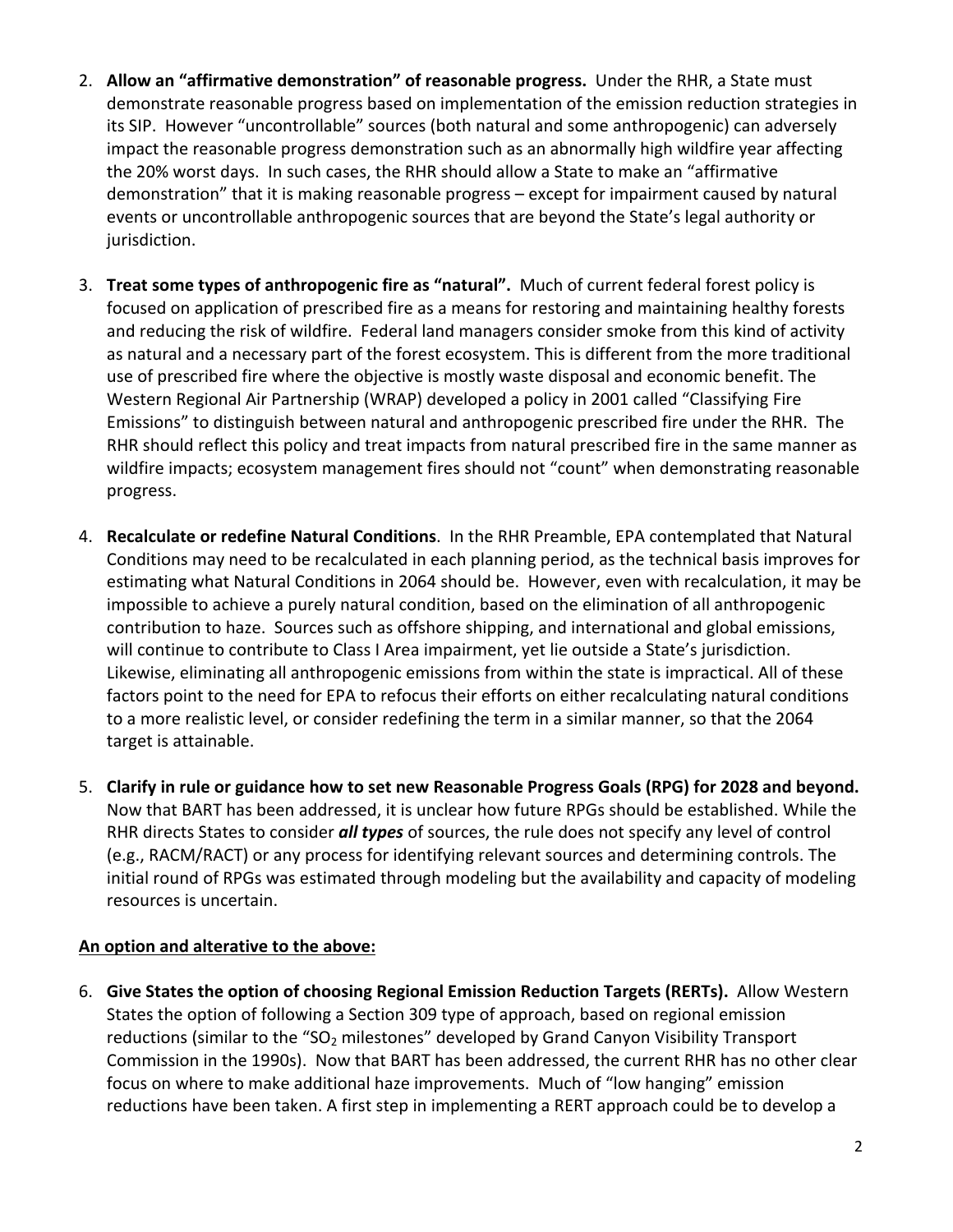conceptual model that identifies anthropogenic sources of visibility-impairing pollutants and their current levels of control. RERTs have the potential to be more consistent with ongoing State programs for attainment and maintenance of the NAAQS and thus more readily integrated into a state's ongoing activities.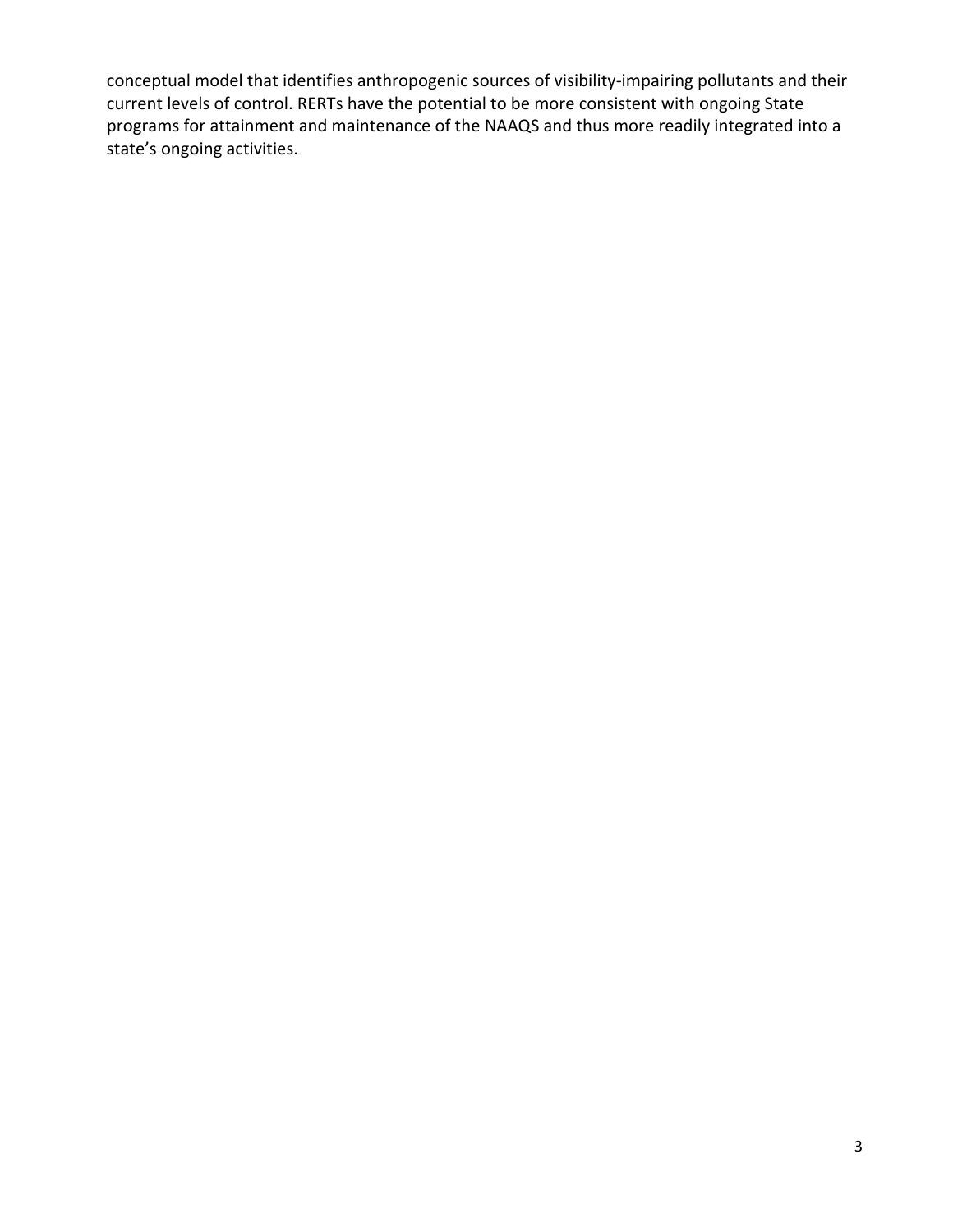#### **REGIONAL HAZE WORKGROUP**

# **Core Issue #3 – Developing effective Long-Term Strategies after BART to achieve Reasonable Progress**

5/17/13

#### **Issues and Concerns:**

- Under the first planning period, BART addressed emissions from large stationary sources. With BART now done, the emphasis shifts to the Long-Term Strategy for reducing visibility impairment from non-BART stationary sources and other source categories, such as mobile and area sources.
- While BART provided a specific process for identifying eligible sources and evaluating controls, the Regional Haze Rule provides only minimal information on how to develop effective longterm strategies to achieve reasonable progress. For example, it is unclear how the "4-factor analysis" in Section  $308(d)(1)$  of the rule would apply to any other sources besides point sources, or how a State can be expected to identify and evaluate "all anthropogenic sources of visibility impairment" in developing a long-term strategy in Section.308(d)(3).
- While the RHR does not need to provide the same level of detail as the BART process, it does need to provide clear and consistent criteria or guidelines for identifying sources or source categories for consideration for emission controls. In other words, how do we identify which sources or categories should be considered for emission controls, and what would be considered "reasonable" controls, as part of a long-term strategy to improve haze?
- Essential to any evaluation of controls is the ability to demonstrate how the identified sources or source categories are affecting Class I area visibility, in order to quantify or measure improvements in haze. However, there are major technical and resource issues that States will face in conducting such evaluations, and limited assistance expected from regional planning organizations in the future. Without a strong technical basis to show reasonably attributable visibility impairment, and without more clarity in the RHR on how to demonstrate "reasonable progress," it will difficult for States to make any progress in improving haze and implementing the RHR.

#### **Rule citations:**

- 40 CFR 51.308(d)(1)(i)(A) the four factor requirements
- 40 CFR 51.308(d)(3) the long-term strategy for regional haze

#### **Recommendations:**

1. **Need clear and consistent criteria.** The RHR needs to identify consistent criteria or guidelines for identifying sources or source categories for consideration for emission controls. For example, a procedure for considering control on non-BART stationary sources could easily be outlined with different considerations for different categories. Criteria could include: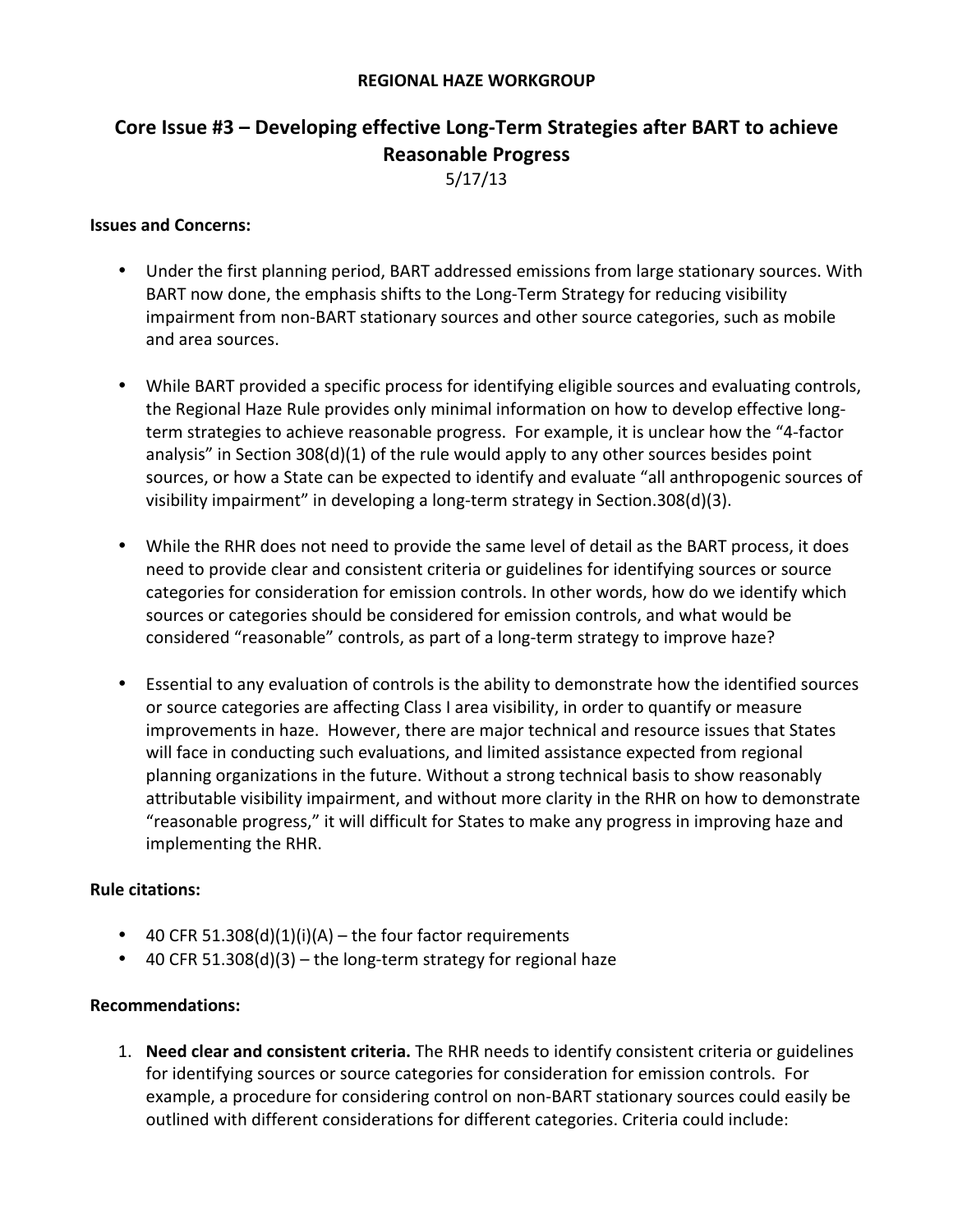- Emissions quantity
- Distance to nearest Class I area
- $-Q/d$  (quantity over distance)
- Set percentage of sources in a category, e.g., top 10 percent of emitters
- Current controls on the source

The procedure could be structured so that the sources most affecting visibility are addressed during each planning period. Once the top sources are addressed, they should fall in their "rank" during the next planning period. Thus, with each subsequent planning period, a new group of sources should rise to the top as the as those most affecting visibility in Class I areas.

- 2. **Clarify the "4-factor analysis" provision.** Clarify through rule or guidance how to apply the "4-factor analysis" to other sources besides point sources – and add a fifth factor that addresses the need to show the contribution to haze by the source.
- 3. Clarify how to measure haze improvements. Under the long-term strategy requirement, provide further clarification on how States should quantify or measure improvements to haze, such as submitting data showing reductions in visibility-impairing emissions.
- 4. Strengthen the legal authority of "Reasonable Progress." Through rule, define "reasonable progress" in more detail, per the clarification recommendations above, but also focusing the legal basis for this requirement, similar to how BART was a "driver" for implementing the RHR. This will help States that lack sufficient legal authority at the state level in developing effective long-term strategies to improve haze.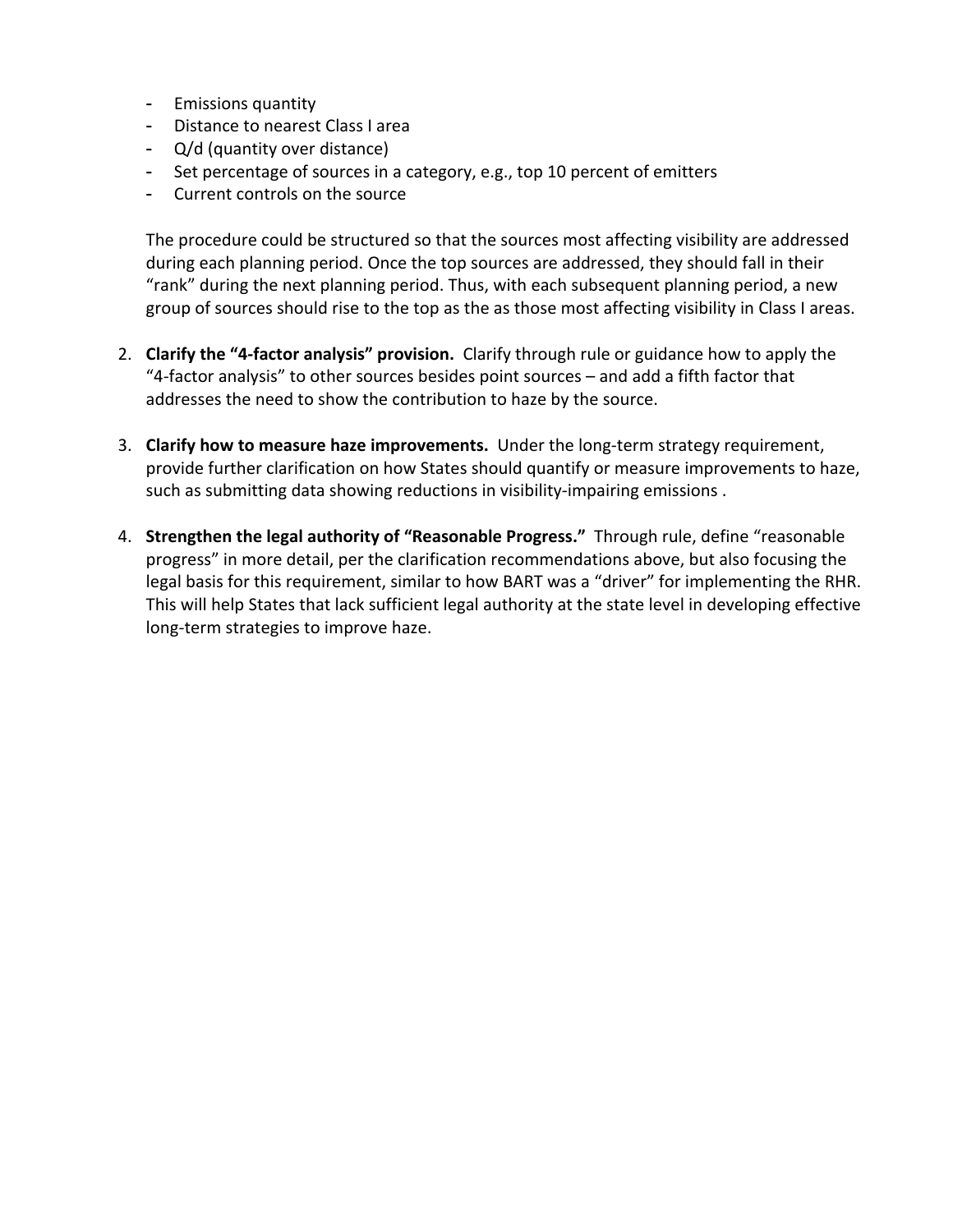#### **REGIONAL HAZE WORKGROUP**

# **Core Issue #4 – Integrate Planning**

5/17/13

#### **Issues and Concerns:**

- EPA and the States have championed the need for a multi-pollutant planning process for many years and this approach is especially suited to regional haze. In most States, NAAQS-related controls are a major source of emission reductions and provide significant visibility benefit. State resources are more effectively used when these reductions can achieve multiple benefits. California's approved Regional Haze SIP is a good example of how NAAQS and RH SIP can work well together when they are in sync. In this SIP, pollution control programs to attain the ozone and  $PM<sub>2.5</sub> NAAQS$  are the primary drivers providing visibility improvements and reasonable progress.
- The federal regional haze rule is out of sync with upcoming NAAQS requirements. For example, upcoming SIPs for ozone and  $SO<sub>2</sub>$  will likely provide visibility benefits in many states, but the due dates for those SIPs occur after the next revision to the RH SIP in 2018. The NAAQS SIPs are subject to rigid schedules and processes prescribed in the Clean Air Act, but Section 169A of the Clean Air Act does not contain prescriptive measures and timelines. EPA has an opportunity to use that flexibility to foster a multi-pollutant approach that integrates air quality planning processes between regional haze and NAAQS. This multi-pollutant approach would enhance the States' ability to develop regional haze SIPs, and benefit States which have limited legal authority to require emission reductions for non-NAAQS purposes.
- It will be difficult for States to reduce emissions for regional haze from sources that will soon be included in a NAAQS SIP because of uncertainty about the entire suite of controls that will be needed. The NAAQS SIPs are likely to require more stringent controls in affected areas.
- It is also important to identify where NAAQS SIPs would not provide visibility benefits, such as in areas of a state currently attaining the NAAQS. For example, one category of sources identified and studied by the Western Regional Air Partnership (WRAP) for improving regional haze was called "In and Near Sources" – referring to sources emitting inside Class I areas, such as motor vehicles, campfires, road dust, and emissions from nearby communities and other local area sources.
- The 10-year planning period under the RHR results in a focus on strategies that may not consider the longer term trends expected to affect western Class I areas – such as wildfire, drought, international emissions, population growth (amount, concentration, and geographic location), and energy development. Both a short term (10-year) and a longer term planning effort are needed, and should be reflected in the 10-year comprehensive plan review..

#### **Recommendations:**

Overall, the RHR needs to be revised to better reflect the interrelationship between NAAQS and regional haze. To this end, the following are "guiding principles" for future discussions between EPA and Western States in developing specific recommendations on this core issue: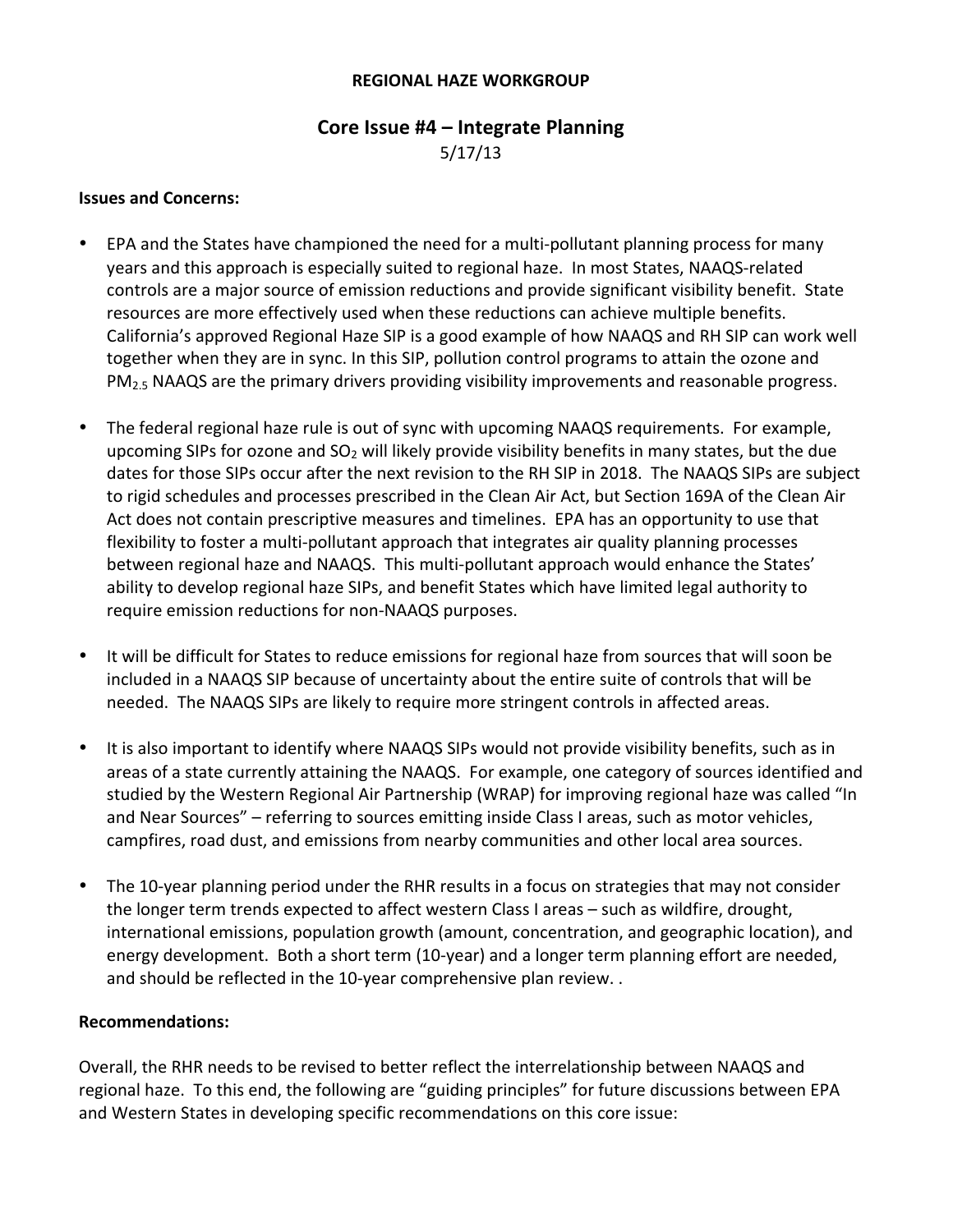- 1. Where appropriate, allow State haze SIPs to focus on NAAQS-related controls to meet the RHR.
- 2. Focus on integrating RHR and NAAQS planning efforts.
- 3. Identify strategies to reduce haze from sources not addressed through NAAQS.
- 4. Extend the 10-year planning period if a longer period is needed.